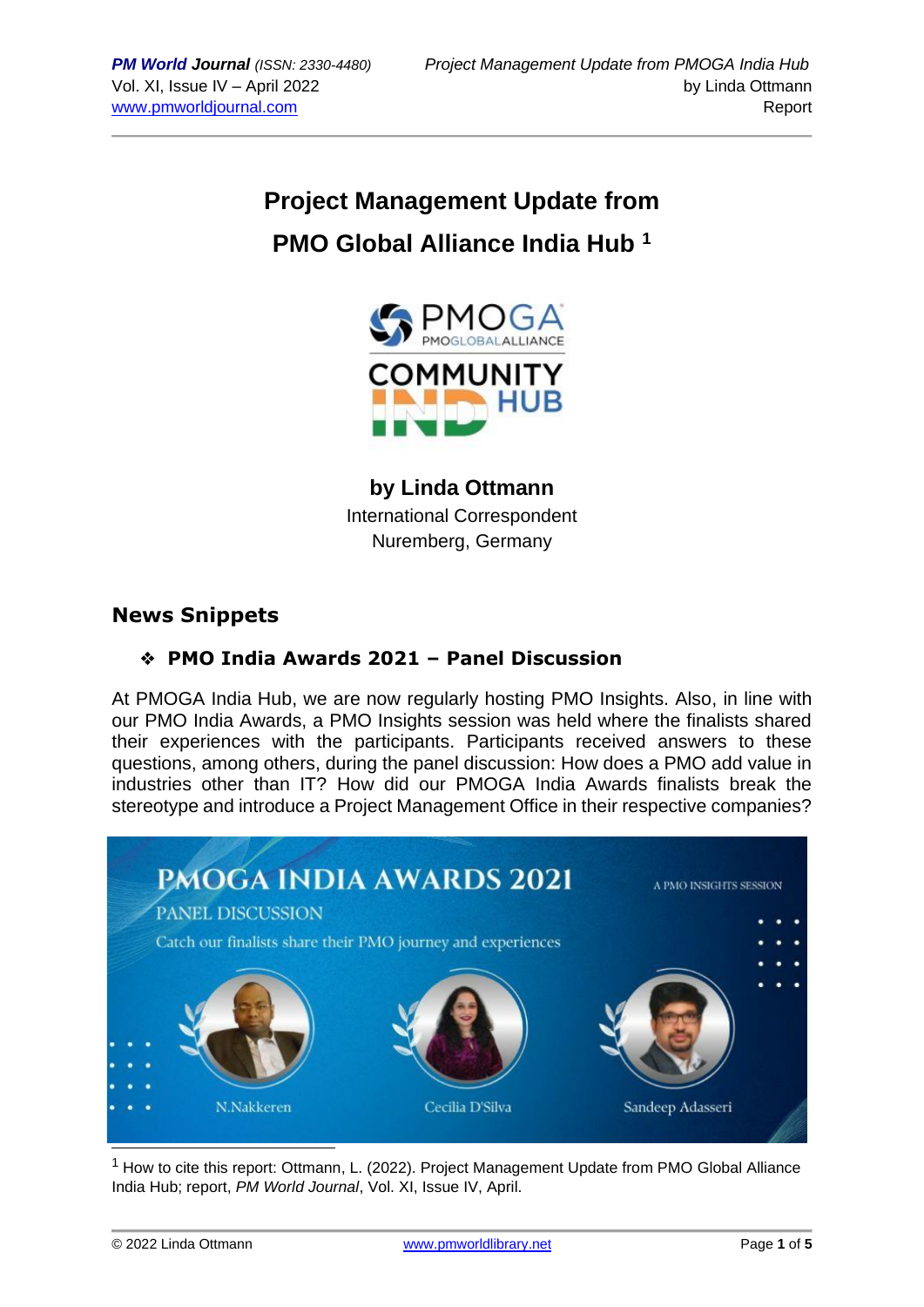#### ❖ **Website, company page on LinkedIn and Twitter**

For a while, PMOGA India Hub only had a LinkedIn group to engage with its members and supporters. We are happy to announce that we now have an official website, a LinkedIn company page, and a Twitter account. This means that you can now follow us on other social media channels and be kept up to date with the latest news through the website.

PMOGA India Hub on LinkedIn: [https://www.linkedin.com/showcase/pmoga-india](https://www.linkedin.com/showcase/pmoga-india-hub/)[hub/](https://www.linkedin.com/showcase/pmoga-india-hub/)

PMOGA India Hub on Twitter: <https://twitter.com/pmogaindiahub>

PMOGA India Hub's Website:<https://www.pmoga.world/india-hub>

#### ❖ **PMOGA India Hub and IAPM became partners**

PMOGA India Hub values every new member and supporter. From now on, there is also the possibility to become a partner of PMOGA India Hub. The first official partner is the [International Association of Project Managers \(IAPM\).](https://www.iapm.net/en/) We are happy about this cooperation and are looking forward to what the future will bring.

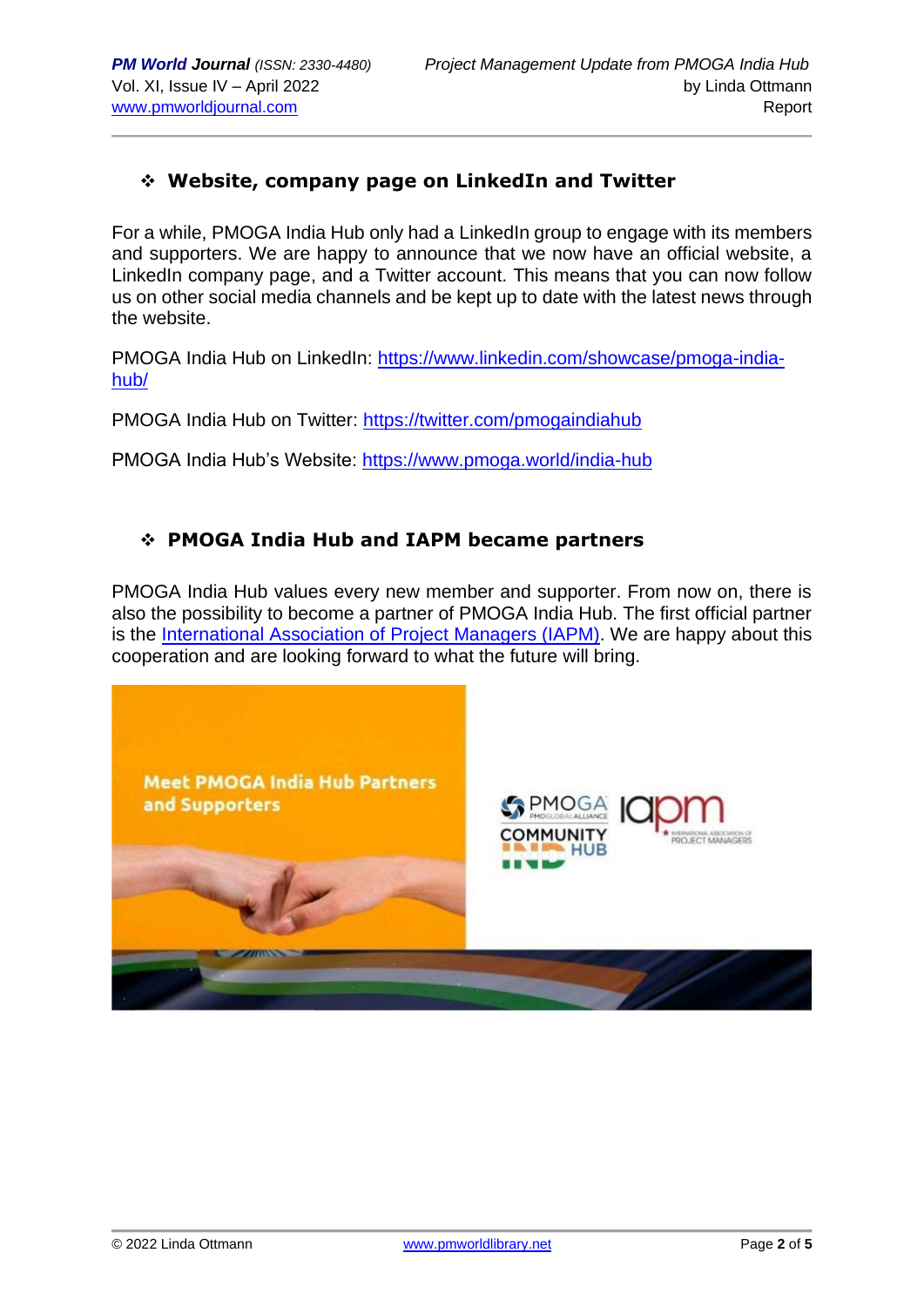#### ❖ **Volunteer of the Month**

We are very pleased to announce the Volunteer of the Month for March: Mahesh EV, [Project and Programme Manager.](https://www.linkedin.com/in/mahesh-ev-pmp%C2%AE-prince2%C2%AE-asm%C2%AE-cspm-csapm-bvopm%E2%84%A2-lss-bb-0087a530/)

Mahesh has been PMOGA India Hub's most dedicated volunteer this month and has supported us in our initiatives in the utmost way. Thank you, Mahesh for this support, for your significant contributions to the growth of the community and that we can always count on you!



#### ❖ **New Regular Member of PMOGA – through PMOGA India Hub**



[Harini Thammaiah](https://www.linkedin.com/in/harini-thammaiah-1041a1122/)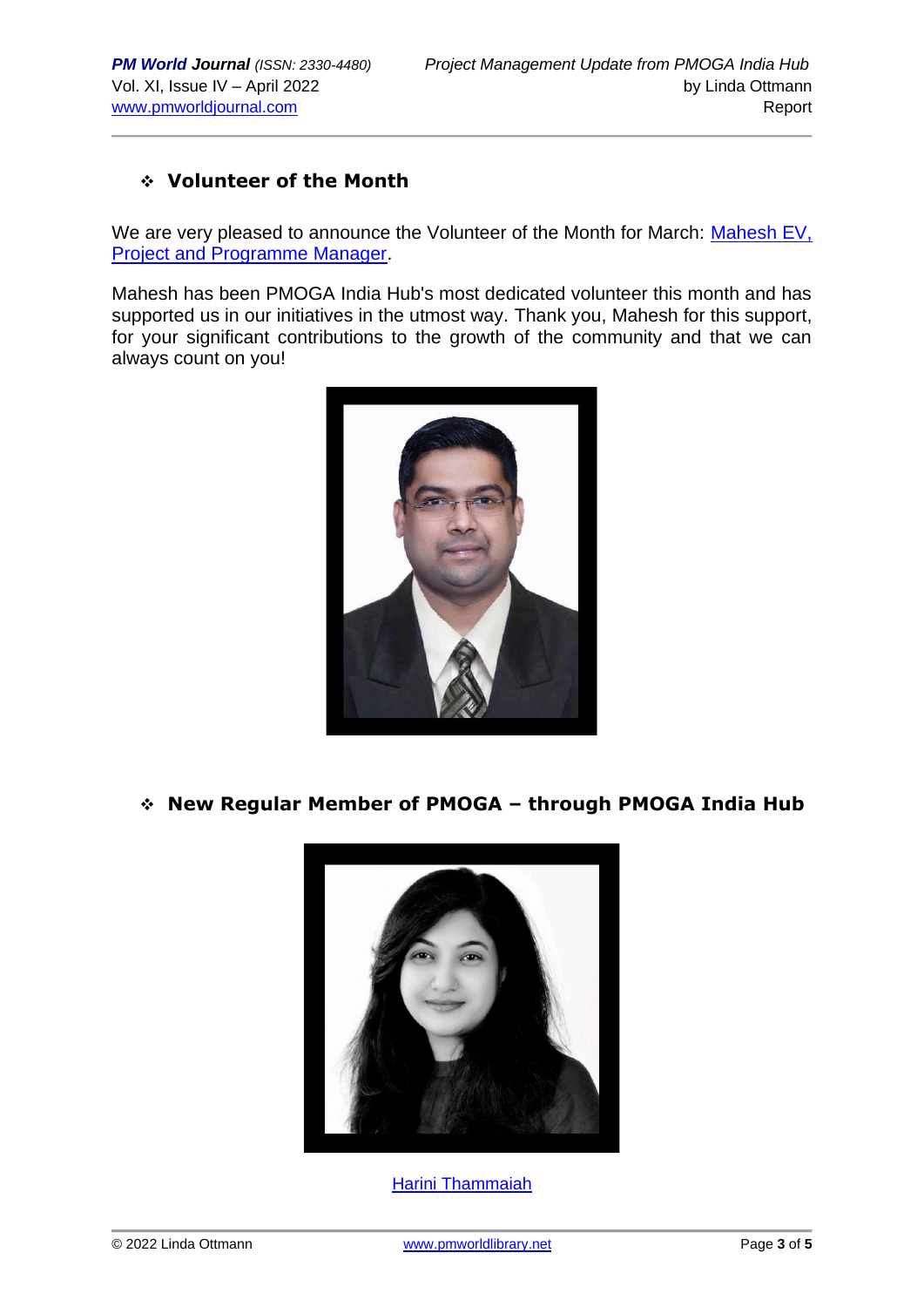#### ❖ **Acknowledgments and References:**

#### **Inputs provided by:**

- **[Gaurav Dhooper,](https://www.linkedin.com/in/gaurav-dhooper-pal-i%C2%AE-pmi-acp%C2%AE-safe4%C2%AE-csm%C2%AE-lss-gb-b871a5a/) President PMOGA India Hub**
- [Gaurang Vora,](https://www.linkedin.com/in/gaurang-vora-a0255a1b/) Chair, PMO India Awards
- **[Kartikeyan Ramamurthy,](https://www.linkedin.com/in/kartikeyan-ramamurthy-pmp%C2%AE-pfmp%C2%AE-pmo-cp%C2%AE-safe-5%C2%AE-agilist-555b3714/) India Ambassador for PMO Global Alliance**

PMOGA LinkedIn Company Page: **[PMO Global Alliance: My Company | LinkedIn](https://www.linkedin.com/company/pmoga/mycompany/)** 

India Community Hub LinkedIn group Page: PMOGA India Community Hub | Groups [| LinkedIn](https://www.linkedin.com/groups/13985237/)